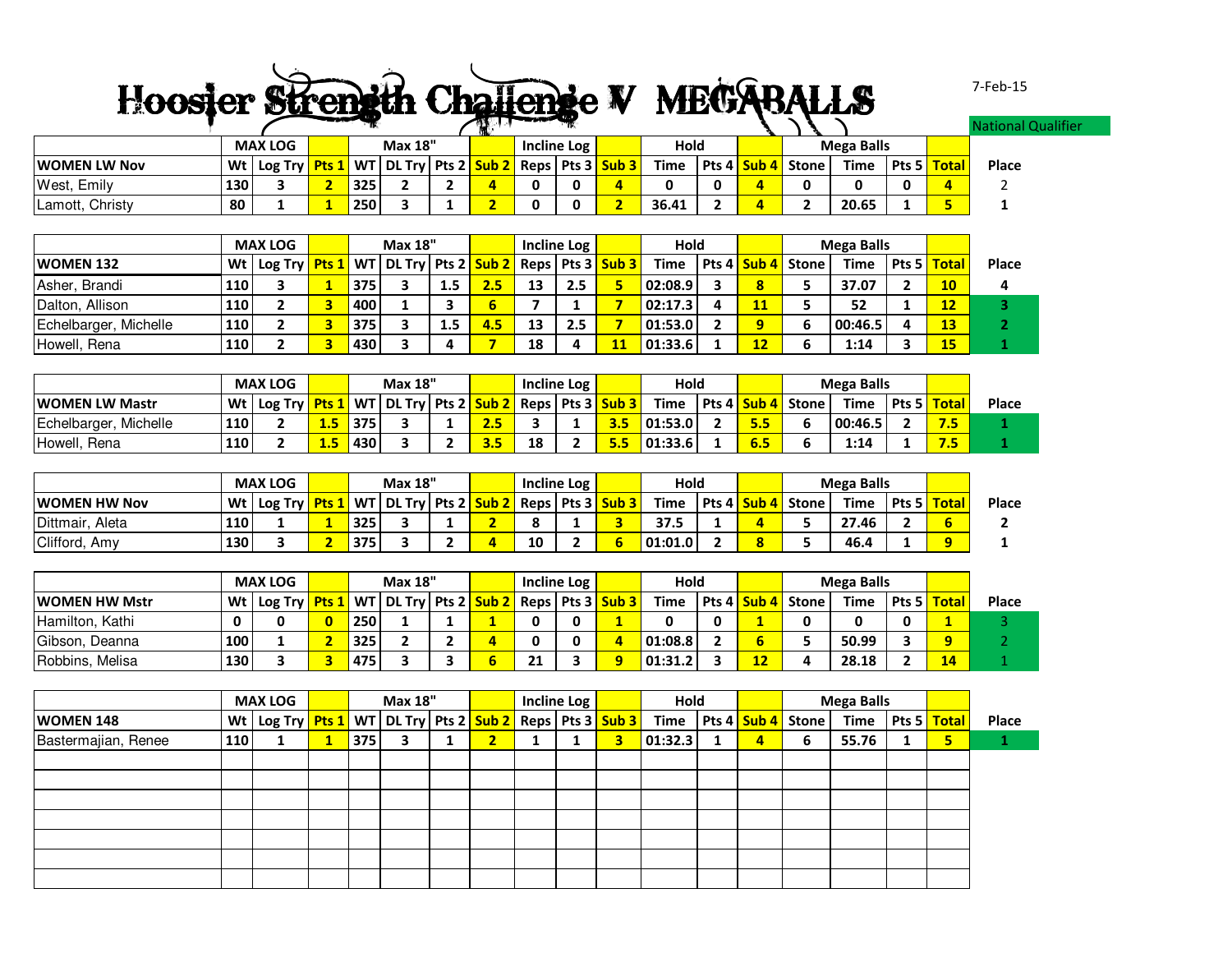|                     |     | <b>MAX LOG</b><br>Wt   Log Try <mark>  Pts 1  </mark> WT   DL Try   Pts 2 <mark>  Sub 2  </mark> |   |     | <b>Max 18"</b> |    |    | Incline Log |                      | <b>Hold</b> |              |               |       | <b>Mega Balls</b> |               |       |
|---------------------|-----|--------------------------------------------------------------------------------------------------|---|-----|----------------|----|----|-------------|----------------------|-------------|--------------|---------------|-------|-------------------|---------------|-------|
| <b>WOMEN 165</b>    |     |                                                                                                  |   |     |                |    |    |             | Reps   Pts 3   Sub 3 | <b>Time</b> |              | Pts 4   Sub 4 | Stone | <b>Time</b>       | Pts 5   Total | Place |
| Christie, Mary Beth | 110 |                                                                                                  |   | 325 |                |    |    |             |                      | 01:17.2     |              |               |       | 50.79             |               |       |
| Lane, Bobbi         | 80  |                                                                                                  |   | 400 |                | д  | 15 |             | 8                    | 30.67       |              |               |       | 32.84             |               |       |
| DiPasquale, Allysha | 120 |                                                                                                  |   | 400 |                |    |    | 2.5         | 7.5                  | 01:03.7     |              | 9.5           | ь     | 39.9              | 12.5          |       |
| Kite, Jessica       | 130 |                                                                                                  |   | 435 |                |    |    | 2.5         | 10.5                 | 01:32.7     | $\mathbf{A}$ | 14.5          | 6     | 38.78             | 18.5          |       |
| Wagner, Kate        | 140 |                                                                                                  | 5 | 500 |                | 10 | 17 |             | 15                   | 01:36.7     |              | 20            |       | 69.71             | 25            |       |

|                     |      | <b>MAX LOG</b>                                                                                                     |     |     | <b>Max 18"</b> |     |    | Incline Log |     | Hold    |   |     |                                      | <b>Mega Balls</b> |                            |       |
|---------------------|------|--------------------------------------------------------------------------------------------------------------------|-----|-----|----------------|-----|----|-------------|-----|---------|---|-----|--------------------------------------|-------------------|----------------------------|-------|
| <b>IWOMEN SHW</b>   |      | Wt   Log Try <mark>  Pts 1  </mark> WT   DL Try   Pts 2 <mark>  Sub 2  </mark> Reps   Pts 3 <mark>  Sub 3  </mark> |     |     |                |     |    |             |     | Time    |   |     | l Pts 4 <mark>l Sub 4 l</mark> Stone | Time              | Pts 5 <mark>  Total</mark> | Place |
| Woody, Jordan       | 110  |                                                                                                                    |     | 375 |                |     |    |             |     | 48.54   |   |     |                                      | 39.2              |                            |       |
| Galang, Aissa       | 140  |                                                                                                                    | 2.5 | 450 |                | 4.5 | 10 |             | 6.5 | 56.63   |   | 8.5 |                                      | 40.43             | 9.5                        |       |
| Batyik, China       | 140  |                                                                                                                    |     | 475 |                | 5.5 |    |             | 5.5 | 02:19.5 | Δ | 9.5 | Ω                                    | 83.63             | 12.5                       |       |
| Cornelius, Brittany | /20U |                                                                                                                    |     | 550 |                |     | 20 |             |     | 01:13.3 |   | 15  | Ω                                    | 83.13             | 19                         |       |

|                  |     | <b>MAX LOG</b> |     | <b>Max 18"</b>                                                                                |  |     |    | <b>Incline Log</b> | Hold  |                          |              | <b>Mega Balls</b> |                              |       |
|------------------|-----|----------------|-----|-----------------------------------------------------------------------------------------------|--|-----|----|--------------------|-------|--------------------------|--------------|-------------------|------------------------------|-------|
| <b>TEENs</b>     | Wt  | Log Try        |     | <b>Pts 1   WT   DL Try   Pts 2 <mark>  Sub 2  </mark> Reps   Pts 3 <mark>  Sub 3  </mark></b> |  |     |    |                    | Time  | Pts 4 <mark>  Sub</mark> | <b>Stone</b> | Time              | Pts 5 <mark>  Total  </mark> | Place |
| Gifford,<br>Chad | 120 |                | 375 |                                                                                               |  | . . | 10 |                    | 29.23 |                          |              | $\sim$<br>27.49   | -                            |       |

|                 |     | <b>MAX LOG</b> |                         |     | <b>Max 18"</b> |       |                             |    | Incline Log |                  | Hold  |       |                  |       | <b>Mega Balls</b> |       |              |              |
|-----------------|-----|----------------|-------------------------|-----|----------------|-------|-----------------------------|----|-------------|------------------|-------|-------|------------------|-------|-------------------|-------|--------------|--------------|
| <b>TEENs</b>    | Wt  | Log Try        | <mark>Pts 1</mark> WT l |     | <b>DL Try</b>  | Pts 2 | <mark>  Sub 2  </mark> Reps |    | Pts 3       | Sub <sub>3</sub> | Time  | Pts 4 | <b>Sub</b><br>л. | Stone | Time              | Pts 5 | <b>Total</b> | <b>Place</b> |
| Neese,<br>Stone | 230 |                |                         | 500 |                |       |                             | -- |             |                  | 39.37 |       |                  |       | 29.28             |       |              |              |

|                  |     | <b>MAX LOG</b>                                   |     |     | <b>Max 18"</b> |     |     |    | <b>Incline Log</b> |       | Hold        |   |             |                                    | Mega Balls  |       |              |       |
|------------------|-----|--------------------------------------------------|-----|-----|----------------|-----|-----|----|--------------------|-------|-------------|---|-------------|------------------------------------|-------------|-------|--------------|-------|
| <b>LW Novice</b> | Wt  | Log Try <mark>Pts 1</mark> WT DL Try Pts 2 Sub 2 |     |     |                |     |     |    | Reps   Pts 3       | Sub 3 | <b>Time</b> |   |             | Pts 4 <mark>  Sub 4  </mark> Stone | <b>Time</b> | Pts 5 | <b>Total</b> | Place |
| Possman, Ande    | 170 |                                                  | 1.5 | 425 | 3              |     | 2.5 |    |                    | 3.5   | 43.09       |   | 6.5         |                                    | 50.32       |       | 9.5          | 6     |
| Abbot, Tom       | 170 |                                                  | 1.5 | 475 |                |     | 5.5 | 11 |                    | 7.5   | 38.45       |   | 8.5         |                                    | 13.45       |       | 10.5         |       |
| Hammett, Dave    | 200 |                                                  | 4   | 450 |                | 2.5 | 6.5 | 17 |                    | 9.5   | 39.53       |   | 11.5        | 0                                  | 0           |       | <b>11.5</b>  |       |
| Etchison, Ora    | 190 |                                                  | з   | 525 |                |     | 8   | 18 |                    | 12    | 52.88       |   | 17          |                                    | 43.48       |       | 21           |       |
| Yard, Brandon    | 210 | 3                                                | 5   | 450 | 3              | 2.5 | 7.5 | 21 |                    | 12.5  | 44.59       | 4 | <b>16.5</b> |                                    | 41.95       |       | 21.5         |       |
| Morris, Jim      | 250 |                                                  | 6   | 625 |                |     | 12  | 30 | ь                  | 18    | 59.02       |   | 24          | 6                                  | 50.23       |       | 30           |       |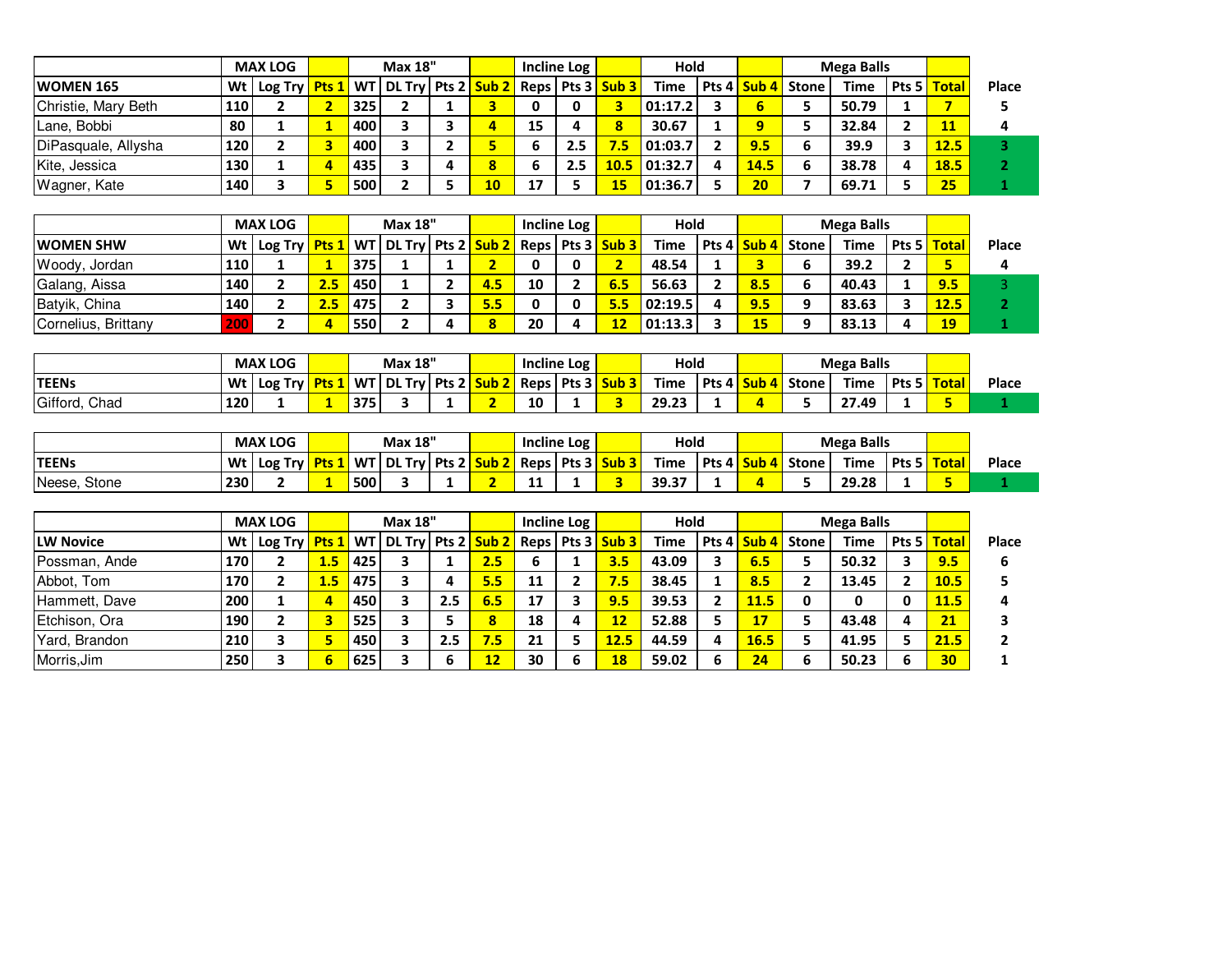|                  |      | <b>MAX LOG</b>                                                            |                         |           | <b>Max 18"</b>                                   |                         |                         |                | <b>Incline Log</b>      |                         | Hold        |                |                         |                         | <b>Mega Balls</b> |                  |                |                   |                |              |
|------------------|------|---------------------------------------------------------------------------|-------------------------|-----------|--------------------------------------------------|-------------------------|-------------------------|----------------|-------------------------|-------------------------|-------------|----------------|-------------------------|-------------------------|-------------------|------------------|----------------|-------------------|----------------|--------------|
| <b>HW Novice</b> | WT I | Log Try                                                                   | Pts 1                   | WT        | DL Try Pts 2                                     |                         | Sub <sub>2</sub>        | Reps           | Pts 3                   | Sub <sub>3</sub>        | <b>Time</b> | Pts 4          | Sub <sub>4</sub>        | <b>Stone</b>            | <b>Time</b>       | Pts <sub>5</sub> | <b>Total</b>   | Place             |                |              |
| Russeau, Jason   | 190  | $\overline{2}$                                                            | $\overline{2}$          | 475       | 3                                                | $\mathbf{1}$            | $\overline{\mathbf{3}}$ | $\mathbf{1}$   | 4                       | $\overline{7}$          | 15.88       | 3              | 10                      | 3                       | 25.43             | $\mathbf{1}$     | <b>11</b>      | 12                |                |              |
| Jones, Lucas     | 200  | $\overline{2}$                                                            | 3                       | 525       | $\overline{\mathbf{2}}$                          | $\mathbf{2}$            | 5                       | 0              | 0                       | 5                       | 21.87       | 5              | 10                      | $\overline{\mathbf{3}}$ | 20.08             | 4                | 14             | 11                |                |              |
| James, Travis    | 230  | 3                                                                         | 5                       | 625       | 3                                                | 6                       | 11                      | 0              | 0                       | <b>11</b>               | 46.33       | 10             | 21                      | 3                       | 23.11             | $\mathbf{2}$     | 23             | 10                |                |              |
| Salazar, Dom     | 220  | $\overline{2}$                                                            | 4                       | 550       | $\mathbf{1}$                                     | 3                       | $\overline{7}$          | 0              | $\mathbf 0$             | $\overline{\mathbf{z}}$ | 57.08       | 12             | 19                      | 6                       | 67.89             | 9                | 28             | 9                 |                |              |
| Hamilton, Ryan   | 240  | $\overline{2}$                                                            | $\overline{\mathbf{8}}$ | 700       | 3                                                | 9.5                     | 17.5                    | 9              | 6                       | 23.5                    | 0.93        | 1              | 24.5                    | 4                       | 52.3              | 6                | 30.5           | 8                 |                |              |
| Nail, Justin     | 180  | 1                                                                         | 1                       | 625       | 3                                                | 6                       | $\overline{7}$          | 11             | $\overline{\mathbf{z}}$ | 14                      | 26.85       | $\overline{ }$ | 21                      | 6                       | 56.85             | 10               | 31             | 7                 |                |              |
| Wilson, Brian    | 230  | $\overline{2}$                                                            | 6                       | 675       | 3                                                | 8                       | 14                      | 13             | 8                       | 22                      | 15.93       | 4              | 26                      | 5                       | 42.76             | 8                | 34             | 6                 |                |              |
| Pratt, Mike      | 240  | 3                                                                         | 7                       | 625       | 3                                                | 6                       | <b>13</b>               | 15             | 10                      | 23                      | 31.57       | 8              | 31                      | 3                       | 18.31             | 5                | 36             | 5                 |                |              |
| Brazier, Anthony | 300  | 3                                                                         | 12                      | 700       | 3                                                | 9.5                     | 21.5                    | 17             | 11                      | 32.5                    | 13.66       | $\mathbf{2}$   | 34.5                    | 3                       | 22.01             | 3                | 37.5           |                   |                |              |
| May, Nicholas    | 260  | 3                                                                         | <b>11</b>               | 600       | 3                                                | 4                       | <b>15</b>               | 22             | 12                      | 27                      | 26.11       | 6              | 33                      | 5                       | 76.93             | 7                | 40             |                   |                |              |
| Gentry, Joshua   | 250  | $\mathbf{3}$                                                              | 9.5                     | 700       | $\overline{2}$                                   | 11                      | 20.5                    | 14             | 9                       | 29.5                    | 39.57       | 9              | 38.5                    | $\overline{7}$          | 80.86             | 11               | 49.5           | $\mathbf{2}$      |                |              |
| Webster, Andrew  | 250  | 3                                                                         | 9.5                     | 750       | 3                                                | 12                      | 21.5                    | 8              | 5                       | 26.5                    | 51.28       | 11             | 37.5                    | $\overline{7}$          | 68.73             | 12               | 49.5           | $\mathbf{1}$      | countback      |              |
|                  |      |                                                                           |                         |           |                                                  |                         |                         |                |                         |                         |             |                |                         |                         |                   |                  |                |                   |                |              |
|                  |      | <b>MAX LOG</b>                                                            |                         |           | <b>Max 18"</b>                                   |                         |                         |                | <b>Incline Log</b>      |                         | Hold        |                |                         |                         | <b>Mega Balls</b> |                  |                |                   |                |              |
| <b>LW Master</b> |      | Wt   Log Try                                                              | Pts1                    | <b>WT</b> | DL Try Pts 2                                     |                         | Sub <sub>2</sub>        |                |                         | Reps Pts 3 Sub 3        | <b>Time</b> |                | Pts 4 Sub 4             | <b>Stone</b>            | <b>Time</b>       | Pts <sub>5</sub> | <b>Total</b>   | Place             |                |              |
| Pensari, Robert  | 230  | $\overline{\mathbf{2}}$                                                   | $\mathbf{1}$            | 600       | 3                                                | 1                       | $\overline{2}$          | 9              | 1                       | $\overline{\mathbf{3}}$ | 46.16       | 1              | $\overline{a}$          | 6                       | 65.74             | 1                | 5              | $\mathbf{1}$      |                |              |
|                  |      |                                                                           |                         |           |                                                  |                         |                         |                |                         |                         |             |                |                         |                         |                   |                  |                |                   |                |              |
|                  |      | <b>MAX LOG</b>                                                            |                         |           | Max 18"                                          |                         |                         |                | <b>Incline Log</b>      |                         | Hold        |                |                         |                         | <b>Mega Balls</b> |                  |                |                   |                |              |
| <b>HW Master</b> | Wt   | Log Try                                                                   | Pts <sub>1</sub>        | <b>WT</b> | <b>DL Try</b>                                    |                         | Pts 2 Sub 2             | Reps           |                         | Pts 3 Sub 3             | <b>Time</b> | Pts 4          | Sub <sub>4</sub>        | <b>Stone</b>            | <b>Time</b>       | Pts <sub>5</sub> | <b>Total</b>   | Place             |                |              |
| Schmid, Eric     | 0    | 0                                                                         | $\mathbf{0}$            | 600       | $\overline{2}$                                   | $\overline{2}$          | $\overline{2}$          | 0              | 0                       | 2 <sub>1</sub>          | 46.31       | 5              | $7\overline{ }$         | 4                       | 38.31             | 3                | 10             | 7                 |                |              |
| Darr, Lance      | 250  | $\mathbf{2}$                                                              | $\overline{2}$          | 700       | $\overline{2}$                                   | 4.5                     | 6.5                     | $\overline{2}$ | $\overline{2}$          | 8.5                     | 30.93       | $\overline{2}$ | 10.5                    | 3                       | 31.55             | 1                | <b>11.5</b>    | 6                 |                |              |
| Craig, Michael   | 270  | $\overline{2}$                                                            | 4                       | 600       | 3                                                | 1                       | 5                       | 15             | 6                       | <b>11</b>               | 42.68       | 4              | 15                      | 5                       | 50.48             | 4                | <b>19</b>      | 5                 |                |              |
| Neese, Brian     | 260  | $\overline{2}$                                                            | 3                       | 625       | 3                                                | 3                       | 6                       | 12             | 4.5                     | 10.5                    | 57.12       | $\overline{ }$ | 17.5                    | 4                       | 52.56             | $\mathbf{2}$     | <b>19.5</b>    | 4                 |                |              |
| O' Connor, John  | 280  | $\overline{2}$                                                            | 5                       | 700       | $\overline{2}$                                   | 4.5                     | 9.5                     | 12             | 4.5                     | 14                      | 49.71       | 6              | 20                      | 5                       | 40.12             | 5                | 25             | 3                 |                |              |
| Woody, Lee       | 300  | 3                                                                         | 6                       | 750       | $\overline{2}$                                   | 6                       | 12                      | 6              | 3                       | <b>15</b>               | 40.45       | 3              | <b>18</b>               | $\overline{\mathbf{z}}$ | 37.3              | 7                | 25             | 2                 | Count back     |              |
| Vachio, Chris    | 300  | $\mathbf{1}$                                                              | 7                       | 800       | 1                                                | $\overline{\mathbf{z}}$ | <b>14</b>               | 16             | $\overline{7}$          | 21                      | 14.21       | $\mathbf{1}$   | 22                      | $\overline{7}$          | 85.79             | 6                | 28             | 1                 |                |              |
|                  |      |                                                                           |                         |           |                                                  |                         |                         |                |                         |                         |             |                |                         |                         |                   |                  |                |                   |                |              |
|                  |      | <b>MAX LOG</b>                                                            |                         |           | Max 18"                                          |                         |                         |                | <b>Incline Log</b>      |                         | Hold        |                |                         |                         | <b>Mega Balls</b> |                  |                |                   |                |              |
| 198              |      | Wt   Log Try                                                              |                         |           | Pts 1   WT   DL Try   Pts 2 <mark>  Sub 2</mark> |                         |                         |                |                         | Reps Pts 3 Sub 3        | <b>Time</b> |                | Pts 4 Sub 4             | <b>Stone</b>            | <b>Time</b>       | Pts <sub>5</sub> | <b>Total</b>   | Place             |                |              |
| Wessels, Willie  | 250  | $\mathbf{2}$                                                              | $\mathbf{0}$            | 700       | 3                                                | 0                       | $\mathbf{0}$            | 10             | 0                       | $\overline{0}$          | 31.56       | 0              | $\overline{\mathbf{0}}$ | 5                       | 50.43             | 0                | $\mathbf{0}$   | <b>No Placing</b> |                |              |
| Chapman, Eric    | 190  | $\overline{2}$                                                            | $\mathbf{1}$            | 575       | $\mathbf{1}$                                     | $\mathbf{1}$            | $\overline{2}$          | 0              | 0                       | $\overline{2}$          | 14.14       | 1              | 3 <sup>1</sup>          | 3                       | 30.22             | $\mathbf{1}$     | $\overline{4}$ | $\mathbf{1}$      |                |              |
|                  |      | <b>MAX LOG</b>                                                            |                         |           | <b>Max 18"</b>                                   |                         |                         |                | <b>Incline Log</b>      |                         | Hold        |                |                         |                         | <b>Mega Balls</b> |                  |                |                   |                |              |
| 220              |      | Wt   Log Try   Pts 1   WT   DL Try   Pts 2   Sub 2   Reps   Pts 3   Sub 3 |                         |           |                                                  |                         |                         |                |                         |                         | Time        |                |                         | Pts 4 Sub 4 Stone       | Time              |                  | Pts 5 Total    |                   |                |              |
| Sanderson, Alex  | 0    | $\mathbf 0$                                                               | $\mathbf{0}$            | 550       | $\overline{\mathbf{3}}$                          | $\mathbf{1}$            | $\mathbf{1}$            | 0              | 0                       | $\mathbf{1}$            | 41.84       | $\mathbf{2}$   | 3 <sup>1</sup>          | $\mathbf{2}$            | 41.05             | $\mathbf{1}$     | $\overline{4}$ | 6                 |                |              |
| Pullon, Lannie   | 240  | $\overline{2}$                                                            | 2.5                     | 625       | 3                                                | $\overline{2}$          | 4.5                     | 0              | 0                       | 4.5                     | 2.77        | $\mathbf{1}$   | 5.5                     | 4                       | 56.85             | $\mathbf{2}$     | 7.5            | 5                 |                |              |
| Schuman, Chris   | 240  | $\mathbf{2}$                                                              | 2.5                     | 725       | 3                                                | 4                       | 6.5                     | 0              | 0                       | 6.5                     | 52.48       | 6              | <b>12.5</b>             | 5                       | 68.16             | 3                | 15.5           | 4                 | 20 DB Tie Brkr |              |
| Cherry, Keith    | 250  | $\mathbf{1}$                                                              | $\overline{a}$          | 675       | $\overline{2}$                                   | 3                       | $\overline{7}$          | 5              | 4                       | <b>11</b>               | 44.66       | 3              | 14                      | $\overline{7}$          | 88.58             | 5                | <b>19</b>      | З.                | R Arm          | L Arm        |
| Berry, Chris     | 270  | $\mathbf{1}$                                                              | 5                       | 800       | $\overline{2}$                                   | 5                       | 10                      | 13             | 6                       | <b>16</b>               | 49.76       | 4              | 20                      | $\overline{\mathbf{z}}$ | 32.3              | 6                | 26             | 2                 | 11             | $\mathbf{0}$ |
| Mueller, Russell | 280  | $\mathbf{1}$                                                              | $6\phantom{1}$          | 840       | $\overline{2}$                                   | 6                       | 12                      | $\overline{7}$ | 5                       | 17                      | 50.51       | 5              | 22                      | 6                       | 69.65             | 4                | 26             | 1                 | 11             | $\mathbf{1}$ |
|                  |      |                                                                           |                         |           |                                                  |                         |                         |                |                         |                         |             |                |                         |                         |                   |                  |                |                   |                |              |